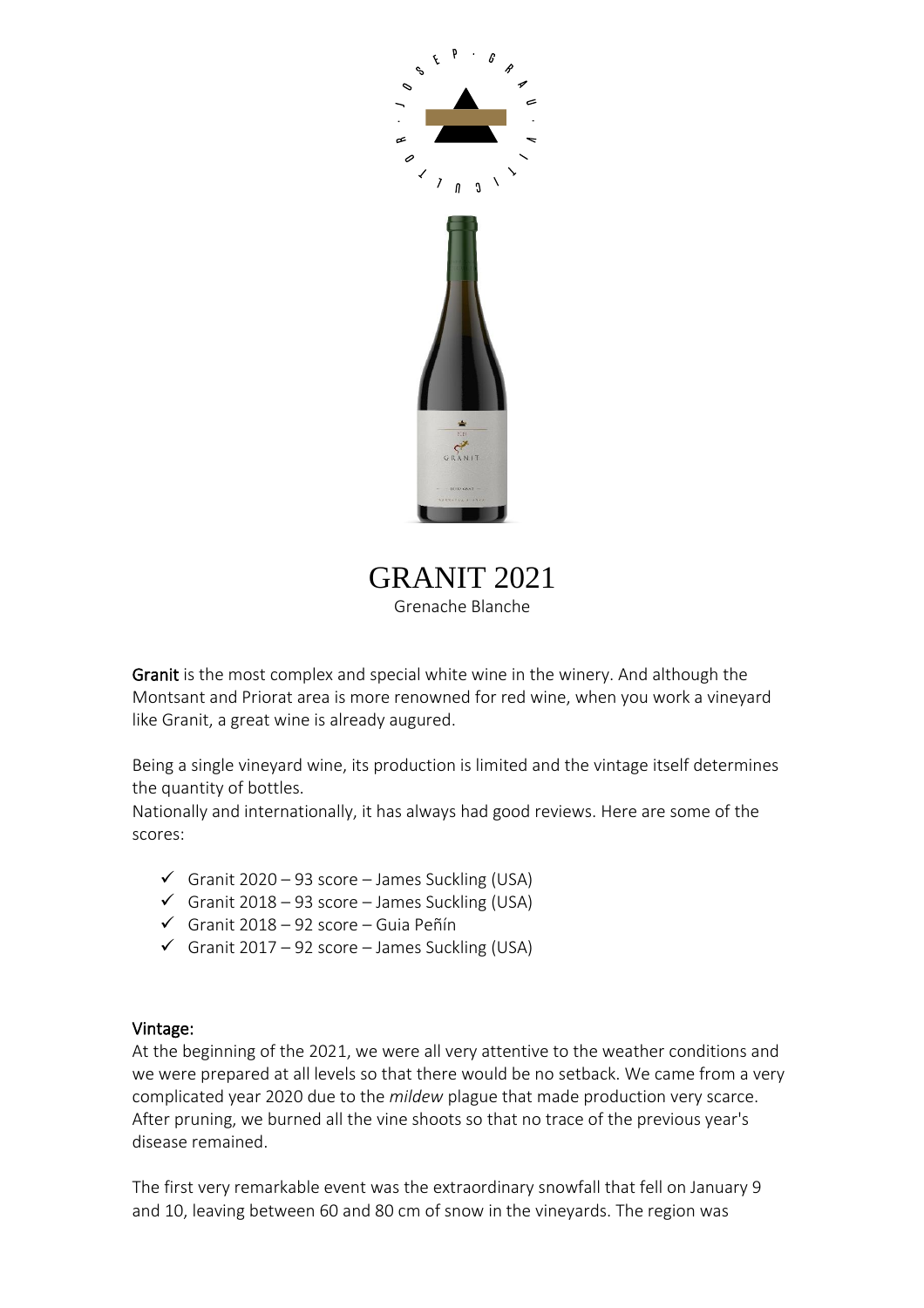isolated and completely white. We could not get to the winery and we spent 15 days observing a wonderful landscape.

The years of snow have always given us wines that at the end have had an ethereal and magical dimension.

This large reserve of water made the plants sprout strongly, and good flowering and good fruit filled us with hope.

At the end of August we begin the harvest of the white grape vineyards of La Coma and Les Taules. Grenache Blanche in perfect condition entered the winery with extremely low alcohol content, probably due to the large reserve of water that the snowfall gave us. We expected a vintage with good production and good quality.

From that moment on, an interval of brief, daily rains brings a lot of moisture to the vineyard and prevents us from starting to harvest the red varieties. Fifteen days of intermittent rain, in which the *Seré* wind blew very little and the typical thermal oscillation of the area was not noticeable.

The grapes entered a more advanced phase and did not complete the ripening as we wanted. The problem of rotting was getting ahead day by day. There was no choice but to wait until we had grapes in the optimal conditions that we need to make our wines.

On September 13, 14 and 15 we harvest the privileged vineyards of Les Casetes and Pas de l'Estudiant, with extraordinary conditions but a very low production.

The old vineyards to produce La Florens wine, surprised us one more year thanks to their self-regulation in the face of adversity. Grapes full of fruit and fresh sensations arrived at the winery.

For the rest of the wines, we intensify the selection of grapes in the vineyard and even more, at the entrance of the cellar. We were very rigorous in this regard. This inexorably led us to another vintage with little production.

The wines that are now in the cellar aging, are confirming our thoughts. Wines full of fruit, subtlety and with an extreme elegance are coming.

# Soil:

Grapes for its production come from a vineyard planted with Grenache Blanche (the traditional variety of the area) and it is located in Marçà. It is a small vineyard divided into three terraces. As its name suggests, it has a clay-calcareous soil with a lot of decomposed granité and sand. The little rain it receives throughout the year it drains naturally, hence it helps to reduce yield and increase aromas and sugar concentration.

On the other hand, its proximity to the Mediterranean Sea, it makes the vineyard to be exposed to the *Garbí* wind that arrives every afternoon. This wind benefits the vineyard in the quality of the grape, as hidrates it with its humidity and at the same time, it helps to reduce the impact of fungal-related diseases.